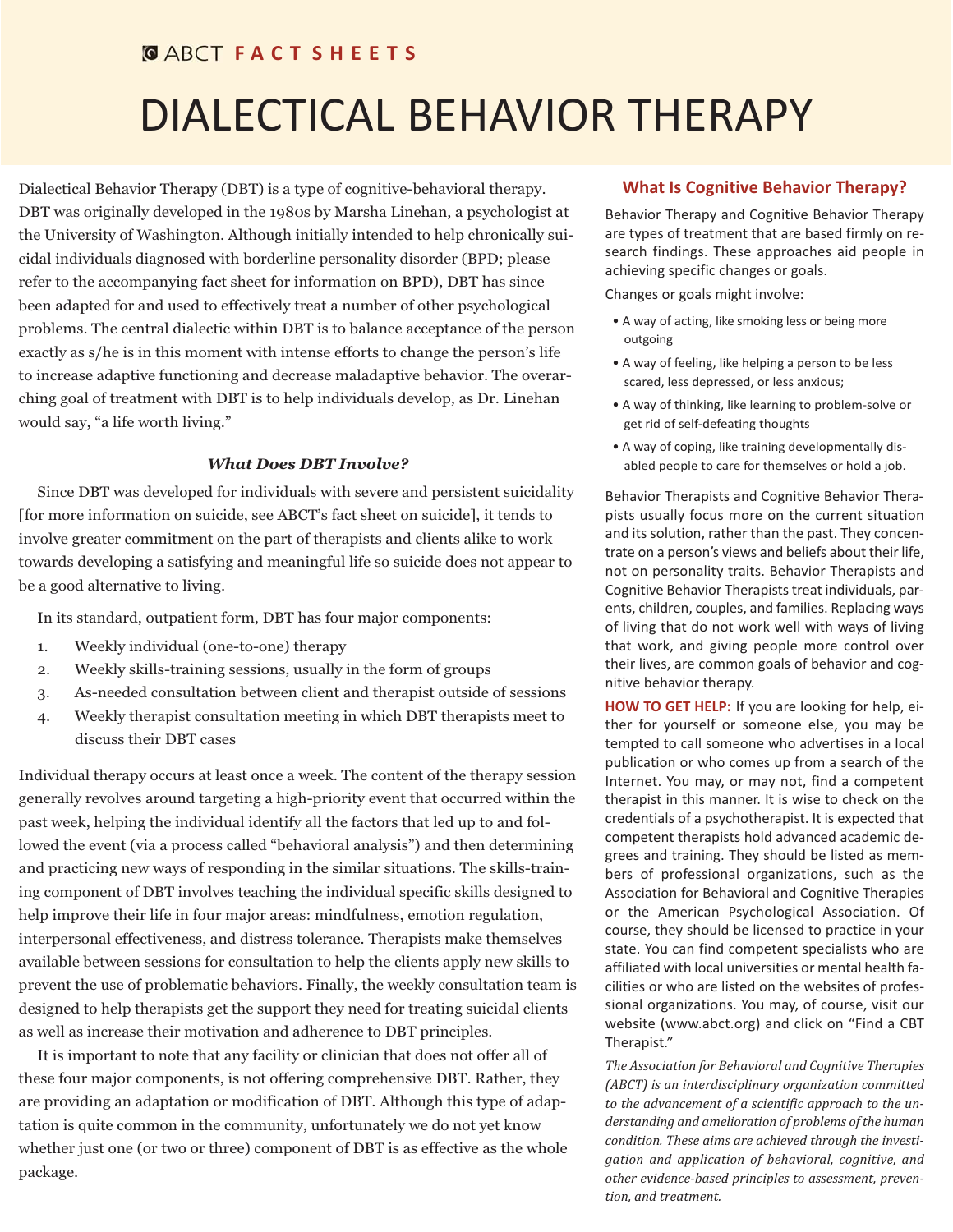Psychotropic medications are also often used to treat symptoms of BPD and associated problems, in conjunction with DBT, though research on their effectiveness is limited and we really don't know whether medication works. Although not opposed to the use of medications, the stance of a DBT therapist is generally to help the individual learn to "replace pills with skills."

#### *Who Is DBT for?*

DBT was originally developed for individuals who suffered from borderline personality disorder, a psychological condition in which people have great difficulty managing their emotions. DBT has also been adapted to treat other psychological problems including: eating disorders (specifically bulimia nervosa and binge eating disorder), suicidal and self-injurious behavior in adolescents, treatment-resistant depression, and substance use problems that cooccur with BPD. It is important to note that the reason DBT has been adapted for those different disorders is because each of these conditions is theorized to be associated with problems that stem from maladaptive efforts to control intense, negative emotions.

#### *Is DBT Effective?*

There have been numerous studies designed to determine whether DBT is effective, compared to treatment-as-usual and other, more rigorous control conditions. Studies on DBT for BPD indicate that DBT is an effective treatment for reducing suicidal behavior and non-suicidal self-injurious behavior, reducing hospitalizations and ER visits, and decreasing depression and anxiety. There are fewer studies on DBT for the other disorders listed above; however, pilot studies indicate that DBT is effective at reducing core symptoms of those disorders (e.g., binge/purge episodes in bulimia and substance use frequency in substance use disorders).

#### *How Long Does DBT Last? How Soon Can I Expect Changes?*

The research studies conducted on DBT for BPD have all included one year of treatment or less. Unfortunately, this does not mean that individuals should expect to be completely free of symptoms or no longer have problem behaviors at one year. Most clinicians, including Dr. Linehan, the developer of DBT, believe that treatment for BPD can often take several years. However, the research does suggest that "behavioral control", that is the absence of suicidal behaviors and other life-threatening behaviors as well as severe qualityof-life interfering behaviors, can often be achieved within four to eight months of comprehensive DBT.

As mentioned, there are far fewer studies on DBT for other conditions; however all such adaptations are shorter than one year and suggest that improvement can be achieved more rapidly.

#### *Finding a DBT Therapist*

Finding the right therapist is often a time-consuming task and DBT therapy is no exception. It is important to make an educated decision about choosing to work with a particular therapist based on experience, qualifications, and degree of "match."

Some questions to ask a potential DBT therapist: